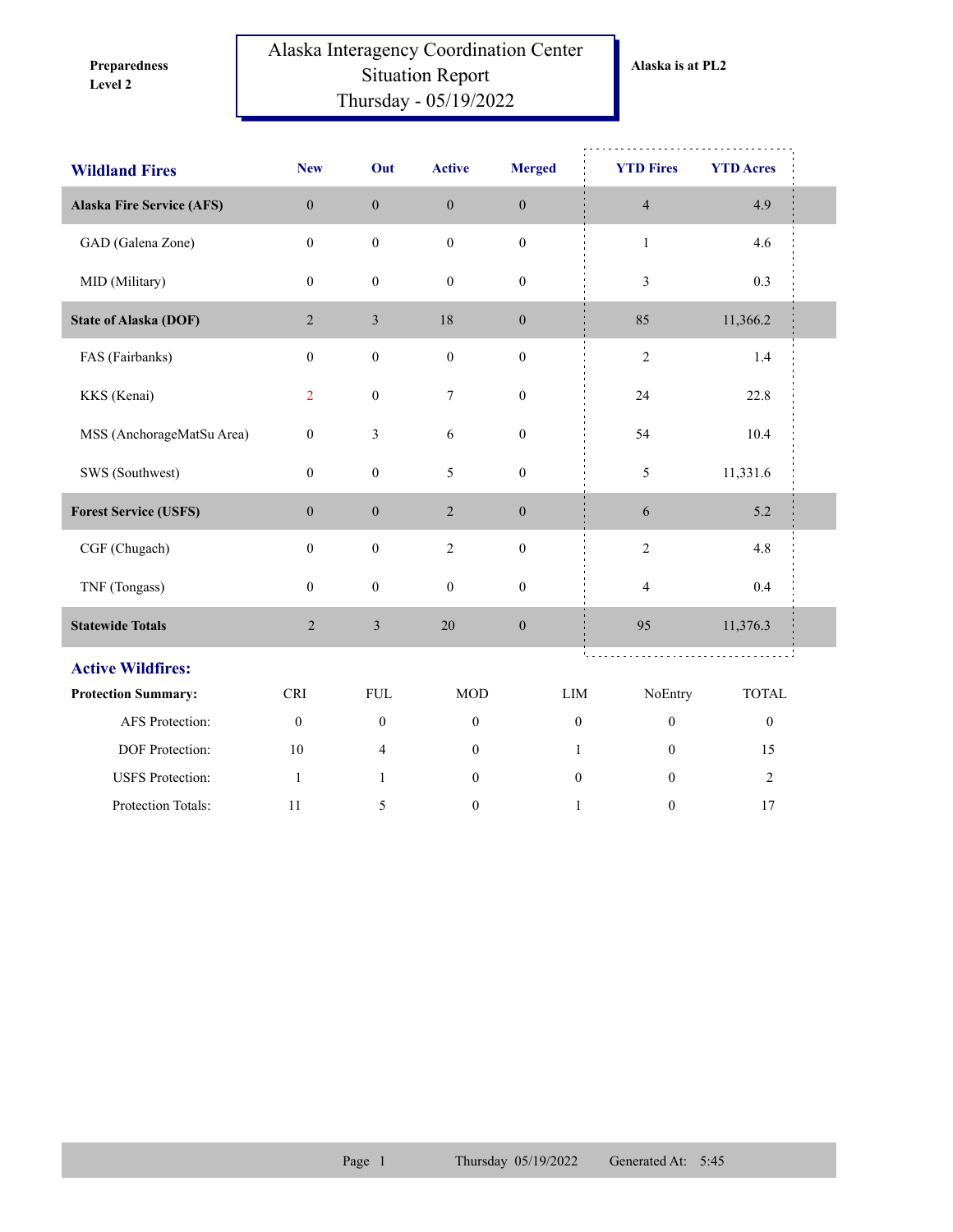## **Active Fires Status Summary**

|                         | Staffed           |                     | Unstaffed.      |                     |  |
|-------------------------|-------------------|---------------------|-----------------|---------------------|--|
|                         | Contained $(S/C)$ | Uncontained $(S/U)$ | Contained (U/C) | Uncontained $(U/U)$ |  |
| AFS Protection:         |                   |                     |                 |                     |  |
| <b>DOF</b> Protection:  |                   |                     |                 |                     |  |
| <b>USFS</b> Protection: |                   | 0                   |                 |                     |  |
| Status Totals:          |                   |                     |                 |                     |  |

| <b>Active Fires Acreage Summary</b> |                       |                |  |
|-------------------------------------|-----------------------|----------------|--|
|                                     | Acres                 | Acreage Change |  |
| 2 New                               | 15.6                  |                |  |
| 2 Staffed                           | 42.0                  | 0.0            |  |
| 16 Monitor                          | 11,302.2              | 648.2          |  |
| 3 Out                               | 0.5                   | 0.0            |  |
| 3 Prescribed                        | 872.0                 | 600.1          |  |
| 26 Fires                            | Total Acres: 12,232.3 |                |  |

## **Prescribed Fires**

|                          | <b>YTD</b> Fires | <b>YTD</b> Acres | New | Active | Out Yesterday |
|--------------------------|------------------|------------------|-----|--------|---------------|
| Military                 |                  | 854.0            | 0   |        |               |
| National Park Service    |                  | 0.1              |     |        |               |
| State of Alaska          |                  | 5.1              |     |        |               |
| U.S. Forest Service      |                  | 18.0             |     |        |               |
| Fuels Management Totals: |                  | 877.2            |     |        |               |

## **Cause Summary For All Fires (Includes Merged Fires But Not Prescribed Fires)**

|        | Human: 79        |                | 941.2 Acres |
|--------|------------------|----------------|-------------|
|        | Lightning: 1     |                | 0.1 Acres   |
|        | Undetermined: 15 | 10,435.0 Acres |             |
| Total: | 95               | 11,376.3 Acres |             |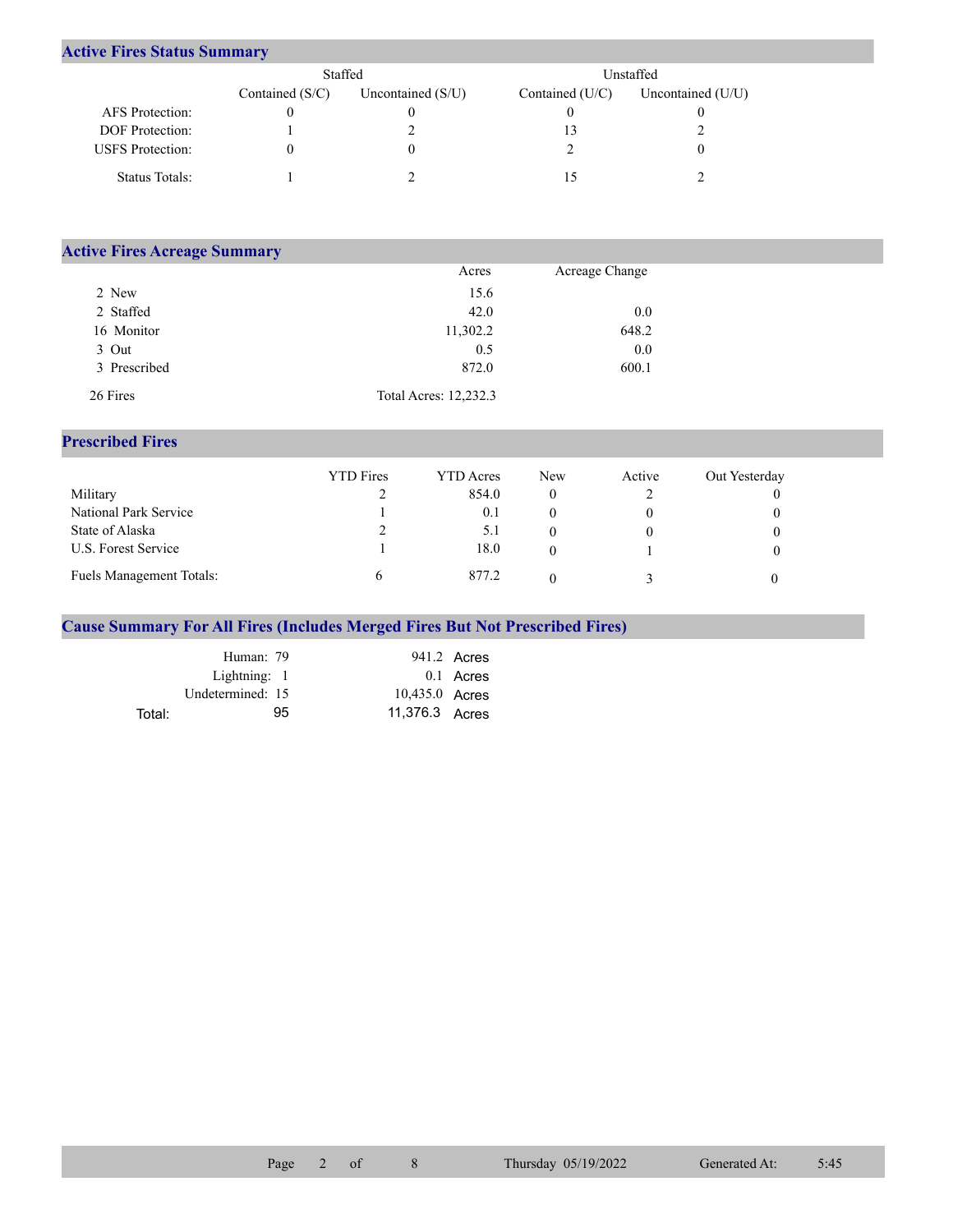| <b>New</b>                                 |                | Count: $2 \overline{ }$ | Acres: $15.6$                                                                                                                                                                                                                                                                                                                                                                                                                                                                                                                                                                                                                                                                                                                                                   |                      |                          |                  |  |
|--------------------------------------------|----------------|-------------------------|-----------------------------------------------------------------------------------------------------------------------------------------------------------------------------------------------------------------------------------------------------------------------------------------------------------------------------------------------------------------------------------------------------------------------------------------------------------------------------------------------------------------------------------------------------------------------------------------------------------------------------------------------------------------------------------------------------------------------------------------------------------------|----------------------|--------------------------|------------------|--|
| Daily Report From: 05/18                   |                |                         |                                                                                                                                                                                                                                                                                                                                                                                                                                                                                                                                                                                                                                                                                                                                                                 |                      | 15.5 Acreage On 05/18    |                  |  |
|                                            |                | Lat: $59\,48.9260$      | Status: S/U                                                                                                                                                                                                                                                                                                                                                                                                                                                                                                                                                                                                                                                                                                                                                     | Acres: 15.5          |                          | Option: Critical |  |
| 203101                                     |                | Lon: $15105.4650$       | Personnel: 8                                                                                                                                                                                                                                                                                                                                                                                                                                                                                                                                                                                                                                                                                                                                                    | Start Date: 05/18    |                          | Area: <b>KKS</b> |  |
|                                            | Owner: Private |                         | Unit:                                                                                                                                                                                                                                                                                                                                                                                                                                                                                                                                                                                                                                                                                                                                                           | <b>AKPRI-Private</b> |                          |                  |  |
| 101                                        |                | Name: Olia Court        |                                                                                                                                                                                                                                                                                                                                                                                                                                                                                                                                                                                                                                                                                                                                                                 |                      | Cause:                   | Undetermined     |  |
| stayed on the line to monitor containment. |                |                         | DOF and Homer VFD resources responded to a fire spreading in grass and brush located in a canyon. While enroute,<br>ground resources requested 2 helicopters, air attack and an air tanker to support suppression efforts. Once on scene, both<br>helicopters performed bucket work. The air tanker surrounded the fire with retardant, executed a load and return from the<br>Kenai Tanker Base and surrounded the fire with additional retardant. Bucket work continued for several hours after the<br>tanker and air attack were released from the fire. Ground resources utilized pumps and portable water tanks to suppress the<br>fire from the ground as there was 1 structure immediately threatened and multiple others in the vicinity. DOF personnel |                      |                          |                  |  |
| Daily Report From: 05/18                   |                |                         |                                                                                                                                                                                                                                                                                                                                                                                                                                                                                                                                                                                                                                                                                                                                                                 |                      | $0.1$ Acreage On $05/18$ |                  |  |

| Daily Report From: 05/18 |                    |                    |               |                            | U.I Acreage Un U5/18 |                  |                     |
|--------------------------|--------------------|--------------------|---------------|----------------------------|----------------------|------------------|---------------------|
|                          |                    | Lat: $60\,28.3740$ | Status: $U/C$ | Acres: $0.1$               |                      |                  | Option: Critical    |
| 203100                   |                    | Lon: $15110.5300$  |               | Start Date: 05/18          |                      | Area: <b>KKS</b> |                     |
|                          |                    | Owner: Private     |               | Unit: <b>AKPRI-Private</b> |                      |                  |                     |
| 100                      | Name: <b>Jones</b> |                    |               |                            |                      |                  | Cause: Undetermined |

DOF Prevention located an active burn barrel while patrolling and requested an engine to respond. Resources found two actively burning barrels with escapement in grass. Fire was suppressed and called contained & controlled.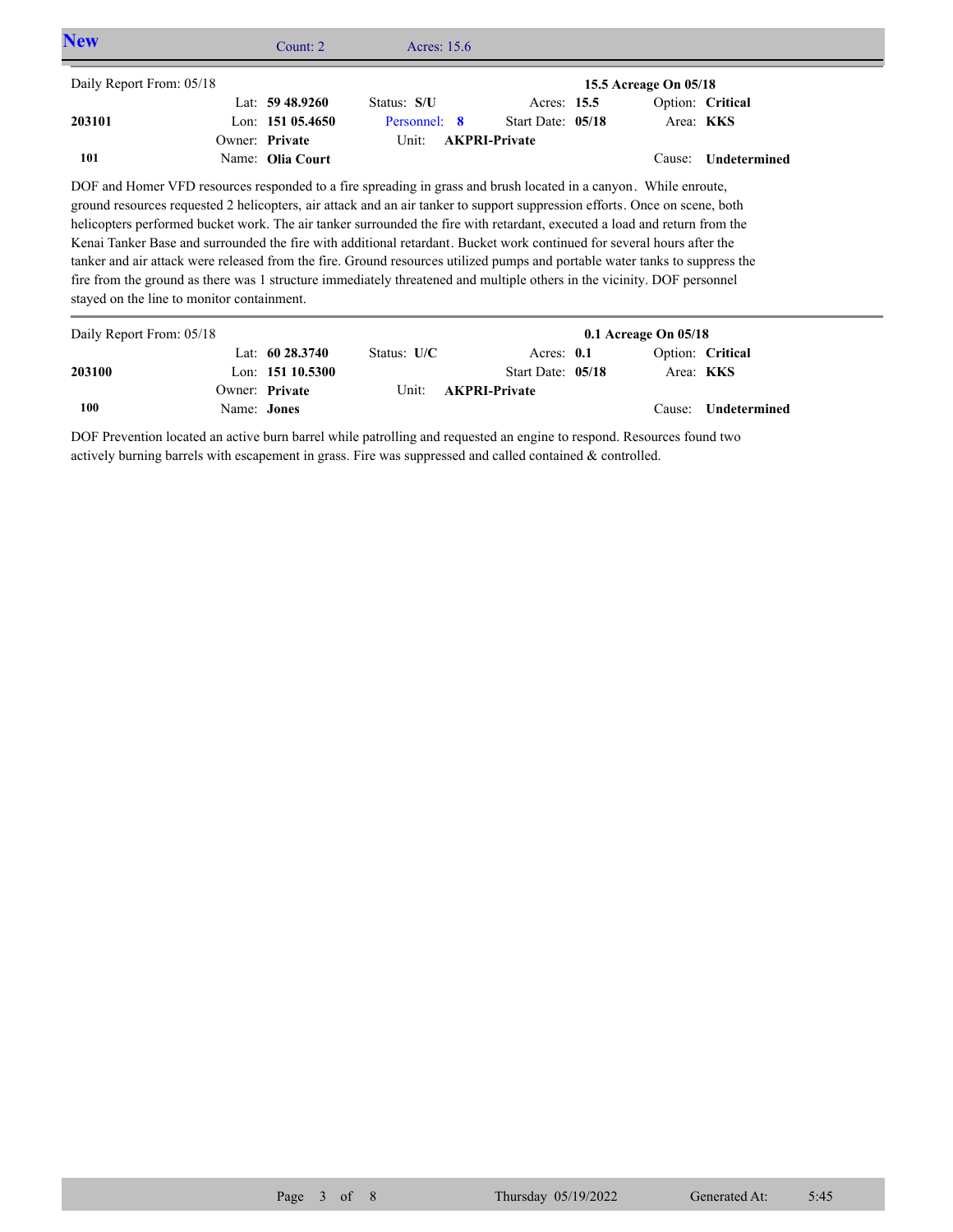| <b>Staffed</b>           |              | Count: $2 \overline{ }$ | Acres: $42.0$ |                                                                                                                          | Acreage Change: 0.0                        |                     |
|--------------------------|--------------|-------------------------|---------------|--------------------------------------------------------------------------------------------------------------------------|--------------------------------------------|---------------------|
| Daily Report From: 05/18 |              |                         |               |                                                                                                                          | No Acreage Change Since 05/17              |                     |
| PM5M                     |              | Lat: $58\,36.4200$      | Status: S/U   | Acres: $40.0$                                                                                                            |                                            | Option: Unplanned   |
| 204096                   |              | Lon: $15957.9600$       | Personnel: 6  | Start Date: 05/17                                                                                                        |                                            | Area: SWS           |
| PNPM5M                   | Owner: State |                         |               | Unit: AKDNS-AK Dept. Natural Resources                                                                                   |                                            |                     |
| 096                      |              | Name: Walrus Islands    |               |                                                                                                                          |                                            | Cause: Undetermined |
| fire for heat tomorrow.  |              |                         |               | The incident commander reported the fire to be 100% contained. No structures were threatened. Personnel plan to walk the |                                            |                     |
|                          |              |                         |               |                                                                                                                          | $\cdots$ . The second contract of $\cdots$ |                     |

| Daily Report From: 05/18 |                         |               |                            |                   | No Acreage Change Since 05/17 |                            |
|--------------------------|-------------------------|---------------|----------------------------|-------------------|-------------------------------|----------------------------|
|                          | Lat: $62\,23.1017$      | Status: $S/C$ |                            | Acres: $2.0$      | Option: Full                  |                            |
| 201095                   | Lon: $149\,47.9617$     | Personnel: 14 |                            | Start Date: 05/17 | Area: MSS                     |                            |
|                          | Owner: Private          |               | Unit: <b>AKPRI-Private</b> |                   |                               |                            |
| 095                      | Name: N. Fork Talkeetna |               |                            |                   |                               | Cause: <b>Undetermined</b> |

The helicopter did bucket operations and the crew continued to mop up. The fire was declared controlled. The plan is for demobilization 5/19.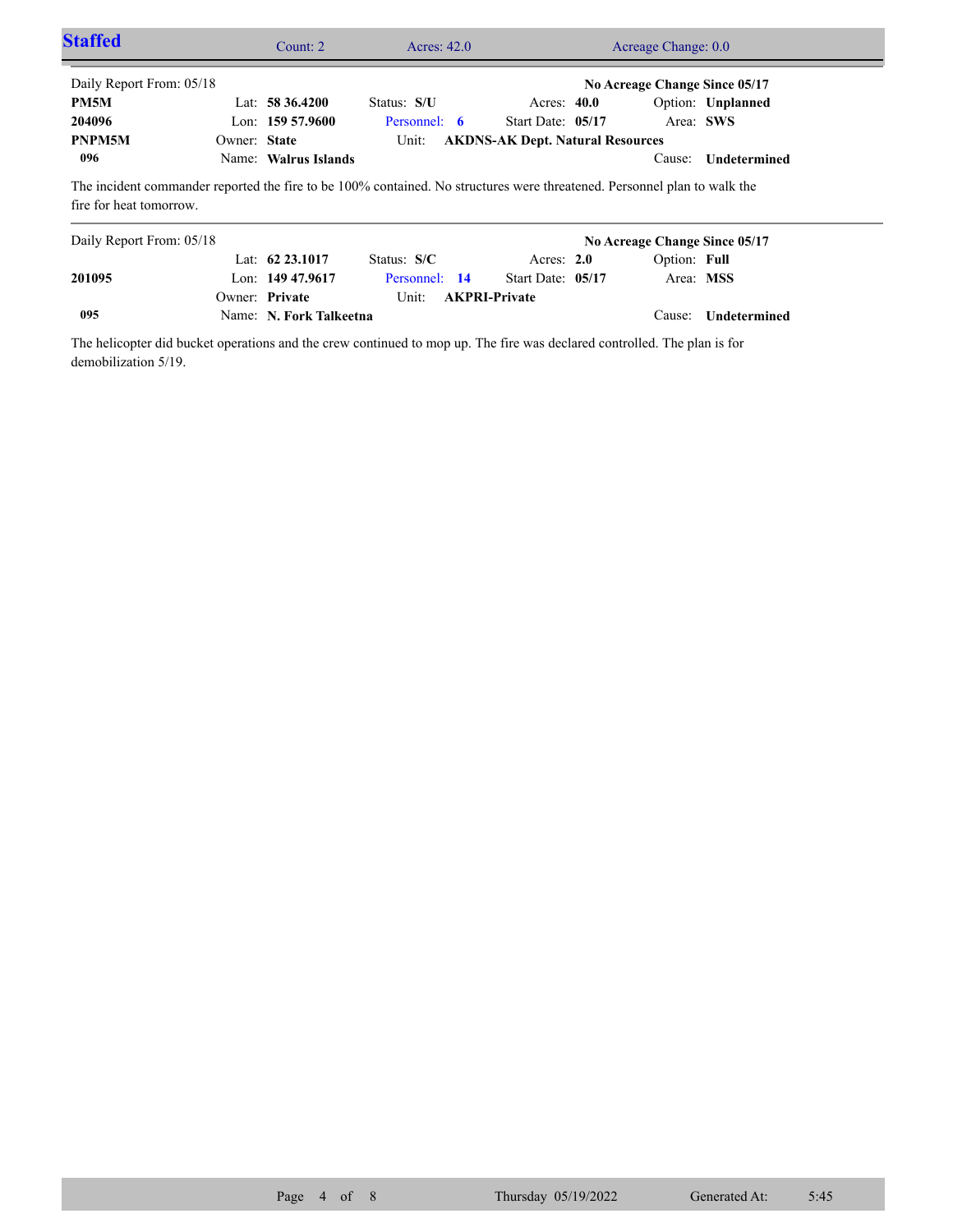| <b>Monitor</b> | Count: $16$ | Acres: 11,302.2 | Acreage Change: 649.5 |
|----------------|-------------|-----------------|-----------------------|
|                |             |                 |                       |

**These fires are currently in monitor status. Monitoring schedules are based on defined timeframes, but are dependent on available resources, and weather conditions. When monitoring occurs, information will be updated.**

| Daily Report From: 05/18      |              |                     |             |                                          |                      |              | No Acreage Change Since 05/17   |
|-------------------------------|--------------|---------------------|-------------|------------------------------------------|----------------------|--------------|---------------------------------|
|                               |              | Lat: $60\,31.9033$  | Status: U/C | Acres: 0.1                               |                      |              | Option: Critical                |
| 203099                        |              | Lon: 150 47.9933    |             | Start Date: 05/17                        |                      |              | Area: KKS                       |
| 099                           | Name: Adele  | Owner: Private      | Unit:       | <b>AKPRI-Private</b>                     |                      |              | Cause: Human                    |
| Fire checked, no heat found.  |              |                     |             |                                          |                      |              |                                 |
|                               |              |                     |             |                                          |                      |              |                                 |
| Last Report: 05/17            |              |                     |             |                                          | 0.5 Acreage On 05/17 |              |                                 |
| PM <sub>5N</sub>              |              | Lat: 61 35.9650     | Status: U/C | Acres: $0.5$                             |                      |              | Option: Critical                |
| 201097                        |              | Lon: 149 25,1367    |             | Start Date: 05/17                        |                      |              | Area: MSS                       |
| 097                           |              | Owner: Private      | Unit:       | <b>AKPRI-Private</b>                     |                      |              |                                 |
|                               | Name: Nina   |                     |             |                                          |                      |              | Cause: Human                    |
| Last Report: 05/17            |              |                     |             |                                          | 0.1 Acreage On 05/17 |              |                                 |
|                               |              | Lat: $60\,42.8533$  | Status: U/C | Acres: 0.1                               |                      |              | Option: Critical                |
| 203092                        |              | Lon: 151 19.2633    |             | Start Date: 05/17                        |                      |              | Area: KKS                       |
|                               |              | Owner: Private      | Unit:       | <b>AKPRI-Private</b>                     |                      |              |                                 |
| 092                           |              | Name: Koskela       |             |                                          |                      |              | Cause: Human                    |
| Last Report: 05/16            |              |                     |             |                                          | 0.5 Acreage On 05/16 |              |                                 |
| <b>PM38</b>                   |              | Lat: $59\,42.6226$  | Status: U/C | Acres: $0.5$                             |                      | Option: Full |                                 |
| 204090                        |              | Lon: 161 53.2962    |             | Start Date: 05/16                        |                      |              | Area: SWS                       |
| PNPM38                        |              | Owner: ANCSA        | Unit:       | <b>AKVLN-Qanirtuuq, Incorporated</b>     |                      |              |                                 |
| 090                           |              | Name: Arolik        |             |                                          |                      |              | Cause: Undetermined             |
| Last Report: 05/16            |              |                     |             |                                          | 0.1 Acreage On 05/16 |              |                                 |
| <b>PM36</b>                   |              | Lat: 61 30.5267     | Status: U/C | Acres: 0.1                               |                      |              | Option: Critical                |
| 201088                        |              | Lon: 149 39.5567    |             | Start Date: 05/16                        |                      |              | Area: MSS                       |
| PNPM36                        |              | Owner: Private      | Unit:       | <b>AKPRI-Private</b>                     |                      |              |                                 |
| 088                           |              | Name: Shearwater    |             |                                          |                      | Cause:       | Undetermined                    |
| Last Report: 05/15            |              |                     |             |                                          | 0.5 Acreage On 05/15 |              |                                 |
| PM2L                          |              | Lat: 57 50.7233     | Status: U/C | Acres: $0.5$                             |                      | Option: Full |                                 |
| 203084                        |              | Lon: 152 37.9833    |             | Start Date: 05/15                        |                      |              | Area: <b>KKS</b>                |
| PNPM2L                        |              | Owner: ANCSA        | Unit:       | <b>AKVLN-Ouzinkie Native Corporation</b> |                      |              |                                 |
| 084                           |              | Name: Antone Larsen |             |                                          |                      |              | Cause: Human                    |
| Last Report: 05/12            |              |                     |             |                                          |                      |              |                                 |
|                               |              | Lat: $60\,27.8230$  | Status: U/C | Acres: $0.2$                             | 0.2 Acreage On 05/12 |              | Option: Critical                |
| 203079                        |              | Lon: 151 10.3720    |             | Start Date: 05/12                        |                      |              | Area: KKS                       |
|                               | Owner: State |                     | Unit:       | <b>AKDNS-AK Dept. Natural Resources</b>  |                      |              |                                 |
| 079                           |              | Name: Wendy Lane    |             |                                          |                      |              | Cause: Human                    |
| Daily Report From: 05/18      |              |                     |             |                                          |                      |              | 34.4 Acreage Change Since 05/17 |
|                               |              | Lat: 51 57.2683     | Status: U/U | Acres: 919.6                             |                      |              | Option: Unplanned               |
| 204078                        |              | Lon: 176 38.7183    |             | Start Date: 05/08                        |                      |              | Area: SWS                       |
|                               | Owner: DOD   |                     | Unit:       | <b>AKNVQ-U.S. Navy</b>                   |                      |              |                                 |
| 078                           | Name: Adak   |                     |             |                                          |                      |              | Cause: Human                    |
| Perimeter acres were updated. |              |                     |             |                                          |                      |              |                                 |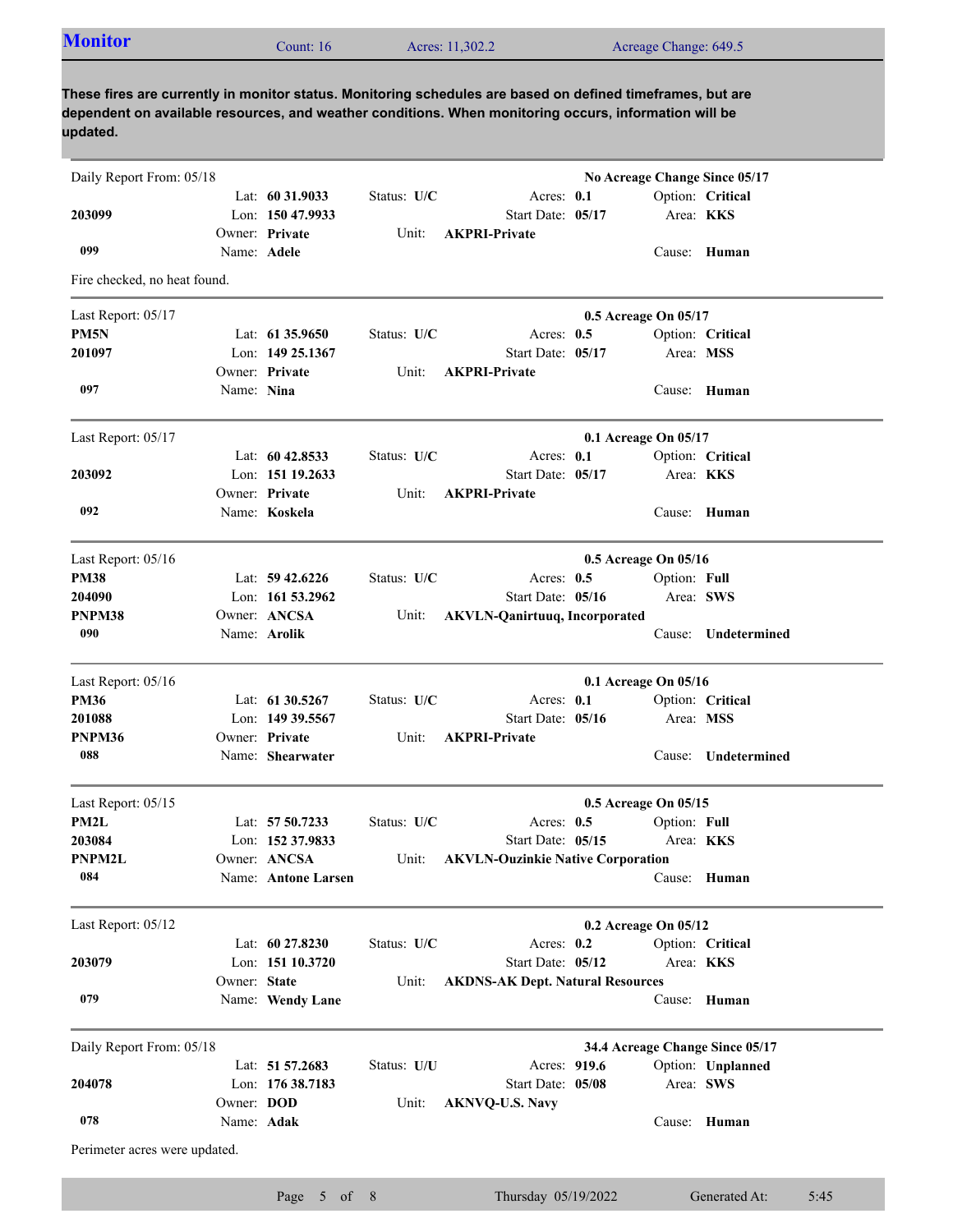| <b>Monitor</b> | Count: $16$ | Acres: 11,302.2 | Acreage Change: 649.5                                                                                                                                                                                               |  |
|----------------|-------------|-----------------|---------------------------------------------------------------------------------------------------------------------------------------------------------------------------------------------------------------------|--|
| updated.       |             |                 | These fires are currently in monitor status. Monitoring schedules are based on defined timeframes, but are<br>dependent on available resources, and weather conditions. When monitoring occurs, information will be |  |

| Last Report: 05/12            |              |                                   |             |                                                   | 0.1 Acreage On 05/12           |              |                                  |  |
|-------------------------------|--------------|-----------------------------------|-------------|---------------------------------------------------|--------------------------------|--------------|----------------------------------|--|
| PMS1                          |              | Lat: 61 43.9700                   | Status: U/C | Acres: 0.1                                        |                                | Option: Full |                                  |  |
| 201077                        |              | Lon: 149 01.7300                  |             | Start Date: 05/12                                 |                                | Area: MSS    |                                  |  |
|                               | Owner: State |                                   | Unit:       | <b>AKDNS-AK Dept. Natural Resources</b>           |                                |              |                                  |  |
| 077                           |              | Name: Buffalo Mine Coal Seam 2022 |             |                                                   |                                |              | Cause: Lightning                 |  |
| Daily Report From: 05/18      |              |                                   |             |                                                   |                                |              | 1.3 Acreage Change Since 05/14   |  |
| PMR4                          |              | Lat: $5520.5650$                  | Status: U/C | Acres: 69.0                                       |                                |              | Option: Unplanned                |  |
| 204074                        |              | Lon: $16026.0883$                 |             | Start Date: 05/12                                 |                                | Area: SWS    |                                  |  |
| PNPMR4                        |              | Owner: ANCSA                      | Unit:       | <b>AKVLN-Shumagin Corporation</b>                 |                                |              |                                  |  |
| 074                           |              | Name: Danger Point                |             |                                                   |                                | Cause:       | Undetermined                     |  |
| Perimeter acres were updated. |              |                                   |             |                                                   |                                |              |                                  |  |
| Last Report: 05/12            |              |                                   |             |                                                   | 0.1 Acreage On 05/12           |              |                                  |  |
| PMR3                          |              | Lat: 61 23.8210                   | Status: U/C | Acres: 0.1                                        |                                |              | Option: Critical                 |  |
| 201073                        |              | Lon: 149 28.3180                  |             | Start Date: 05/11                                 |                                | Area: MSS    |                                  |  |
|                               |              | Owner: County                     | Unit:       | <b>AKAKS-Anchorage, Municipality of</b>           |                                |              |                                  |  |
| 073                           |              | Name: Birchwood                   |             |                                                   |                                |              | Cause: Human                     |  |
|                               |              |                                   |             |                                                   |                                |              |                                  |  |
| Last Report: 05/12            |              |                                   |             |                                                   | 2.0 Acreage Change Since 05/11 |              |                                  |  |
|                               |              | Lat: $57\,42.9640$                | Status: U/C | Acres: $4.0$                                      |                                |              | Option: Critical                 |  |
| 203071                        |              | Lon: 152 36.0270                  |             | Start Date: 05/11                                 |                                | Area: KKS    |                                  |  |
|                               |              | Owner: County                     | Unit:       | <b>AKAKS-Kodiak Island Borough</b>                |                                |              |                                  |  |
| 071                           |              | Name: Bell Flats                  |             |                                                   |                                |              | Cause: Human                     |  |
| Daily Report From: 05/18      |              |                                   |             |                                                   |                                |              | No Acreage Change Since 05/13    |  |
| PMG1                          |              | Lat: 60 29.7834                   | Status: U/C | Acres: $4.3$                                      |                                |              | Option: Critical                 |  |
| 231066                        |              | Lon: $14947.3100$                 |             | Start Date: 05/10                                 |                                | Area: CGF    |                                  |  |
| P0PMG1                        |              | Owner: County                     | Unit:       | <b>AKAKS-Kenai Peninsula Borough</b>              |                                |              |                                  |  |
| 066                           |              | Name: Kenai Lake Overlook         |             |                                                   |                                | Cause:       | Undetermined                     |  |
| No Night Report               |              |                                   |             |                                                   |                                |              |                                  |  |
| Last Report: 05/17            |              |                                   |             |                                                   |                                |              | No Acreage Change Since 05/16    |  |
| PMF8                          |              | Lat: $61\,34.9950$                | Status: U/C | Acres: 0.1                                        |                                |              | Option: Critical                 |  |
| 201064                        |              | Lon: 149 42.6950                  |             | Start Date: 05/10                                 |                                | Area: MSS    |                                  |  |
| PNPMF8                        | Owner: State |                                   | Unit:       | <b>AKDTS-AK Dept. Transportation</b>              |                                |              |                                  |  |
| 064                           |              | Name: Forest Hills                |             |                                                   |                                |              | Cause: Human                     |  |
| Last Report: 05/11            |              |                                   |             |                                                   |                                |              | No Acreage Change Since 05/10    |  |
| PL8P                          |              | Lat: 60 29.5458                   | Status: U/C | Acres: $0.5$                                      |                                | Option: Full |                                  |  |
| 232057                        |              | Lon: 149 59.2440                  |             | Start Date: 05/08                                 |                                | Area: CGF    |                                  |  |
| P0PL8P                        | Owner: USFS  |                                   | Unit:       | <b>AKCGF-Chugach National Forest</b>              |                                |              |                                  |  |
| 057                           |              | Name: West Juneau                 |             |                                                   |                                |              | Cause: Human                     |  |
|                               |              |                                   |             |                                                   |                                |              |                                  |  |
| Last Report: 04/26            |              | Lat: 60 32.1500                   |             |                                                   |                                |              | 609.7 Acreage Change Since 04/23 |  |
| PKS1<br>204012                |              | Lon: 160 54.7500                  | Status: U/U | Start Date: 04/16                                 | Acres: 10,302.5                | Area: SWS    | Option: Limited                  |  |
| PNPKS1                        |              | Owner: USFWS                      |             |                                                   |                                |              |                                  |  |
| 012                           |              | Name: Kwethluk                    | Unit:       | <b>AKYDR-Yukon Delta National Wildlife Refuge</b> |                                |              | Cause: Undetermined              |  |
|                               |              |                                   |             |                                                   |                                |              |                                  |  |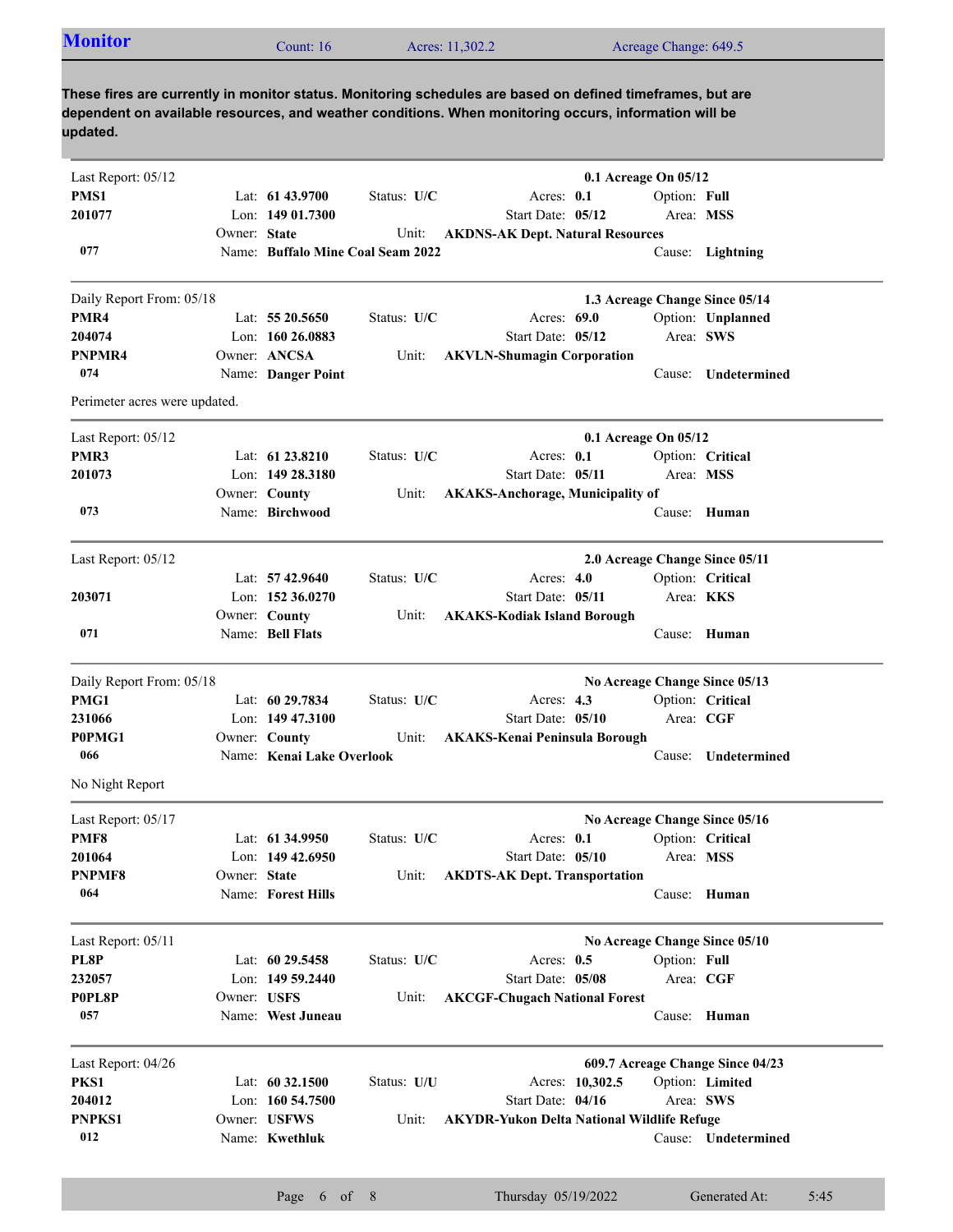| Out                                                                              |              | Count: 3            | Acres: $0.5$      |                                      | Acreage Change: 0.0           |                               |           |                     |  |
|----------------------------------------------------------------------------------|--------------|---------------------|-------------------|--------------------------------------|-------------------------------|-------------------------------|-----------|---------------------|--|
| Daily Report From: 05/18<br>No Acreage Change Since 05/17                        |              |                     |                   |                                      |                               |                               |           |                     |  |
|                                                                                  |              | Lat: $61\,33.6400$  | Status: Out 05/18 |                                      | Acres: 0.2                    |                               |           | Option: Critical    |  |
| 201098                                                                           |              | Lon: 149 46.7517    |                   |                                      | Start Date: 05/17             |                               | Area: MSS |                     |  |
|                                                                                  | Owner: State |                     | Unit:             | <b>AKDTS-AK Dept. Transportation</b> |                               |                               |           |                     |  |
| 098                                                                              |              | Name: Shotgun       |                   |                                      |                               |                               | Cause:    | Undetermined        |  |
| Forestry engine check on the fire, finding no heat or smoke called the fire out. |              |                     |                   |                                      |                               |                               |           |                     |  |
| Daily Report From: 05/18                                                         |              |                     |                   |                                      | No Acreage Change Since 05/17 |                               |           |                     |  |
|                                                                                  |              | Lat: 61 45.3386     | Status: Out 05/18 |                                      | Acres: 0.1                    |                               |           | Option: Critical    |  |
| 201091                                                                           |              | Lon: $15004.8182$   |                   |                                      | Start Date: 05/17             |                               | Area: MSS |                     |  |
|                                                                                  |              | Owner: Private      | Unit:             | <b>AKPRI-Private</b>                 |                               |                               |           |                     |  |
| 091                                                                              |              | Name: Bills Place   |                   |                                      |                               |                               | Cause:    | Human               |  |
| Forestry engine checked fire, no heat, no smoke found. Fire was called out.      |              |                     |                   |                                      |                               |                               |           |                     |  |
| Daily Report From: 05/18                                                         |              |                     |                   |                                      |                               | No Acreage Change Since 05/16 |           |                     |  |
| <b>PM14</b>                                                                      |              | Lat: $62\,17.2633$  | Status: Out 05/18 |                                      | Acres: $0.2$                  |                               |           | Option: Critical    |  |
| 201082                                                                           |              | Lon: $15005.0683$   |                   |                                      | Start Date: 05/15             |                               | Area: MSS |                     |  |
| PNPM14                                                                           |              | Owner: Private      | Unit:             |                                      | <b>AKPRI-Private</b>          |                               |           |                     |  |
| 082                                                                              |              | Name: Family Circle |                   |                                      |                               |                               | Cause:    | <b>Undetermined</b> |  |

Forestry engine checked the fire, finding no heat or smoke the fire was called out.